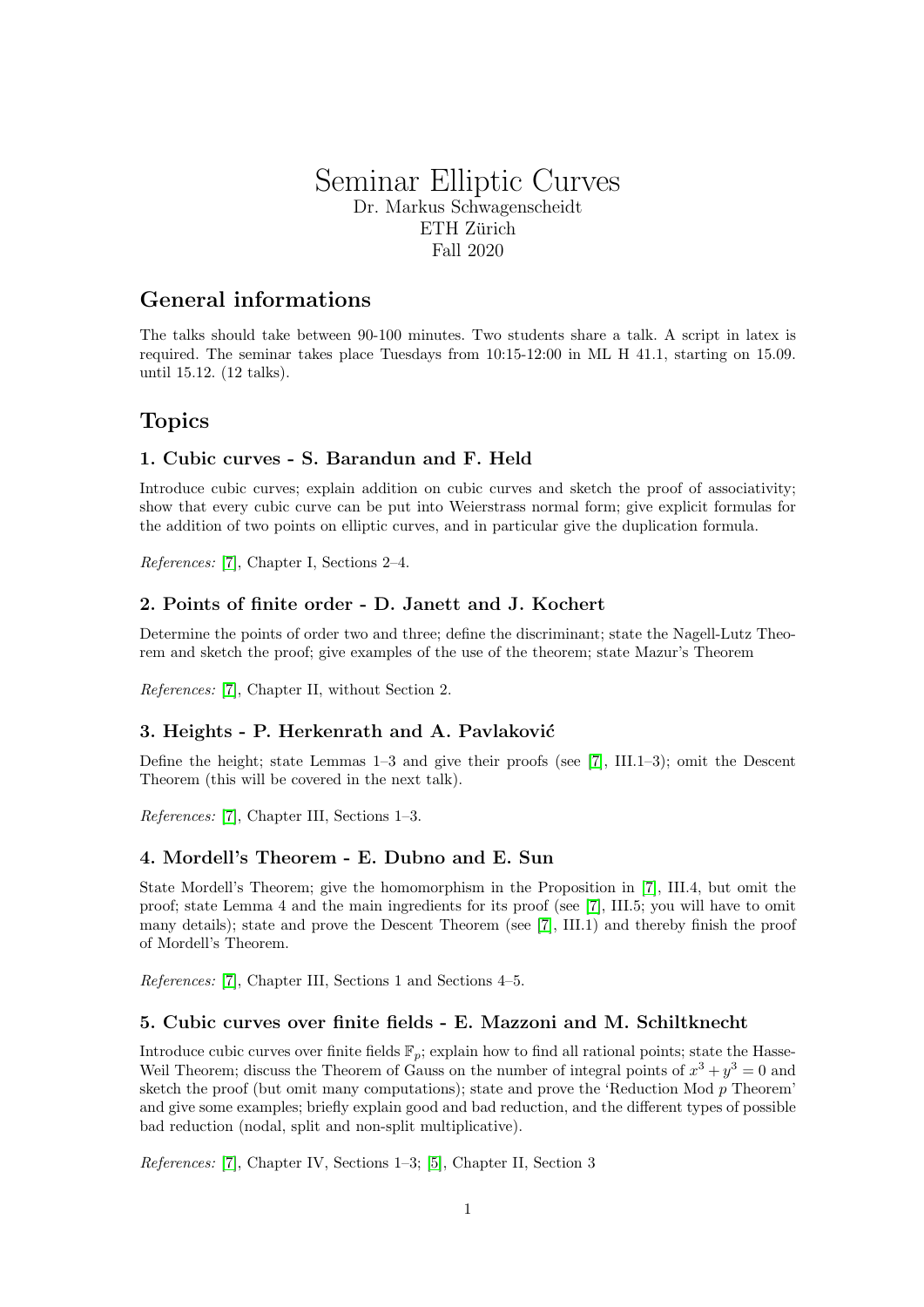## 6. Integral points on elliptic curves - D. Schlagenhauf and S. Suter

Give examples that elliptic curves may have integral points of infinite order, and that multiples of integral points need not be integral; state Siegel's Theorem; state Thue's Theorem ([\[7\]](#page-2-0), V.3, on p. 152) and explain how its proof can be reduced to Thue's Diophantine Approximation Theorem. Give the outline of the proof of the Diophantine Approximation Theorem.

References: [\[7\]](#page-2-0), Chapter V

#### 7. Elliptic functions - L. Keller and Q. Roubaty

Introduce lattices in C and some of its most important properties (but omit many details, in particular [\[2\]](#page-2-2), I.§1.7); define elliptic functions, mention that they form a field, and give Liouville's Theorems: introduce the Weierstrass  $\varphi$ -function and some of its properties, in particular its analytic properties from from [\[2\]](#page-2-2), I.§2.3; omit discussions of convergence and the Laurent expansion, but explain the differential equations, in particular **Korollar F** in [\[2\]](#page-2-2), I. $\S 3$ .

References: [\[2\]](#page-2-2), Chapter I, §1-§3

### 8. Complex elliptic curves - N. Mojado and M. Trachsler

Introduce Eisenstein series; explain how they behave under scaling of the lattice and why it suffices to consider lattices of the form  $\mathbb{Z} \tau + \mathbb{Z}$  with  $\tau \in \mathbb{H}$ ; state the transformation of  $\varphi$  and Eisenstein series under  $SL_2(\mathbb{Z})$ ; introduce the discriminant and the *j*-invariant; give the addition law for the  $\wp$ -function and sketch the proof; explain how an elliptic curve over  $\mathbb C$  can be identified with  $\mathbb C/\Omega$ for a suitable lattice  $\Omega$ ; explain why the set of all elliptic curves over  $\mathbb C$  can be parametrized by  $\mathrm{SL}_2(\mathbb{Z})\backslash\mathbb{H}.$ 

References: [\[2\]](#page-2-2), Chapter I, §1.7 and §3-§5

## 9. Complex multiplication - B. Morrone and O. Spjeldnaes

Define isogenies between complex elliptic curves; explain that the isomorphism class of complex elliptic curves are determined by their j-invariants; define elliptic curves with complex multiplication, and show that their endomorphism rings are orders in imaginary quadratic fields (you might want to recall some basic facts about imaginary quadratic fields); omit the part about automorphisms in [\[8\]](#page-2-3); state the Main Theorem of Complex Multiplication (Theorem 4.1 in [\[8\]](#page-2-3)) and compare it to the Kronecker-Weber Theorem about the abelian extension of Q.

References: [\[8\]](#page-2-3)

### 10. Modular forms - L. Bertsch and J. Ulmer

Define modular forms of weight k for  $SL_2(\mathbb{Z})$ ; define Eisenstein series, the Delta function, and the j-function, and compare them to the earlier definition as functions on lattices; give the Fourier expansion of the Eisenstein series as an example; explain briefly why spaces of modular forms are finite dimensional; introduce the L-function of a modular form and state its meromorphic continuation and functional equation; sketch the proof if time permits.

References: [\[2\]](#page-2-2), Chapter II, §1-§4

## 11. Fermat's Last Theorem - C. Invernizzi and R. Rueger

Explain Fermat's Last Theorem and give a historical overview on proofs of special cases; explain the outline of Wiles' proof and its connection to elliptic curves and modular forms; in particular,